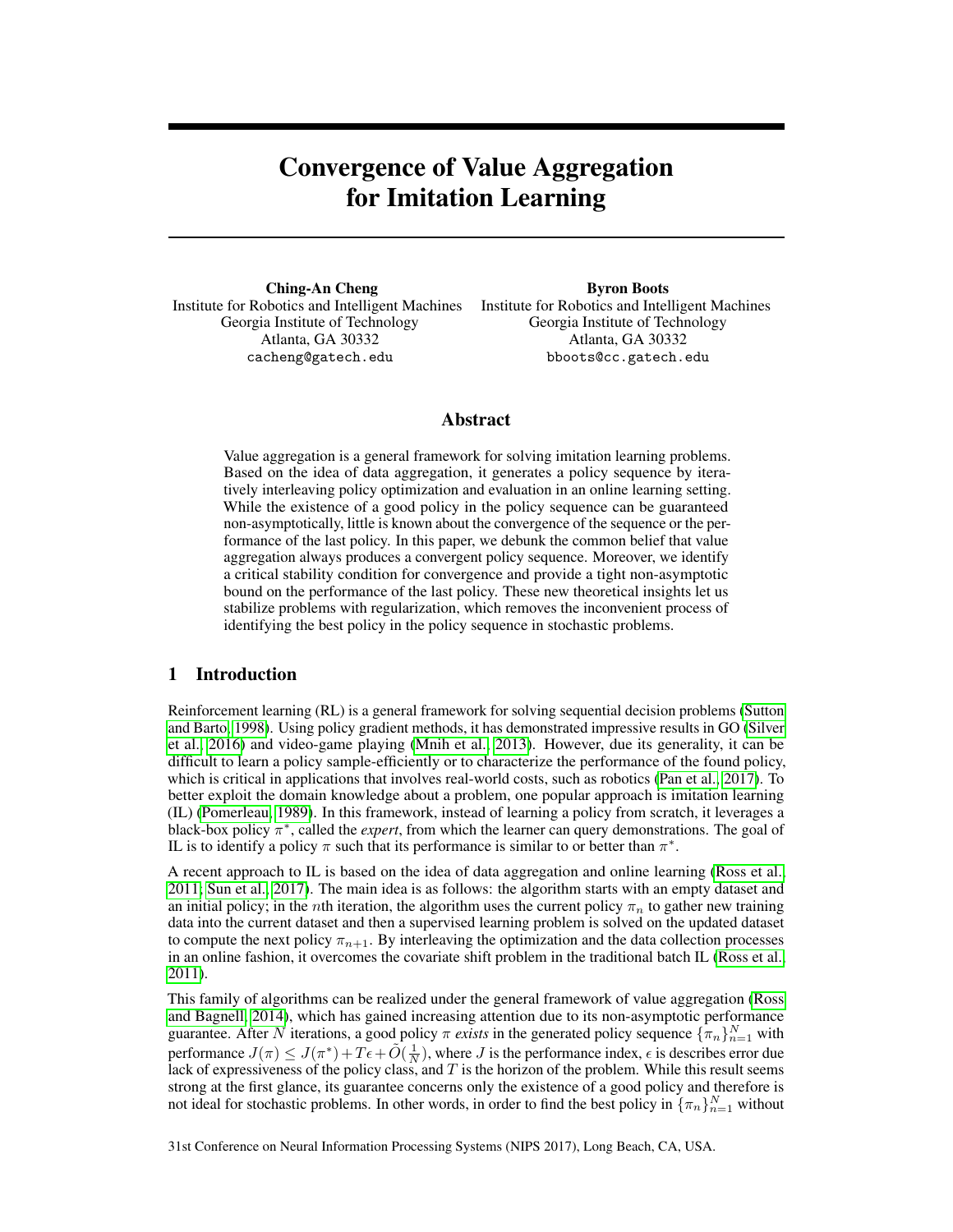incurring large statistical errors, a sufficient amount of data has to be acquired in each iteration, or all policies have to be memorized for a final evaluation with another large dataset [\(Ross et al., 2011\)](#page-8-4).

This inconvenience incentivizes practitioners to just return the last policy  $\pi_N$  [\(Laskey et al., 2017\)](#page-8-7), and, anecdotally, the last policy  $\pi_N$  has been reported to have good empirical performance [\(Ross](#page-8-8) [et al., 2013;](#page-8-8) [Pan et al., 2017\)](#page-8-2). Supporting this heuristic is the insight that the last policy  $\pi_N$  is trained with *all* observations and therefore *ideally* should perform the best. Indeed, such idealism works when all the data are sampled i.i.d., as in the traditional batch learning problems [\(Vapnik, 1998\)](#page-9-1). However, because here new data is collected using the updated policy in each iteration, whether such belief applies depends on the convergence of the distributions generated by the policy sequence.

While [Ross and Bagnell](#page-8-6) [\(2014\)](#page-8-6) alluded that "... the distribution of visited states converges over the iterations of learning.", we show this is *not* always true—the convergence is rather problem-dependent. In this paper, we identify a critical stability constant  $\theta$  that determines the convergence of the policy sequence. We show that there is a simple example in which the policy sequence diverges when  $\theta > 1$ , and we prove that the sequence always converges when  $\theta < 1$ . Moreover, we provide a tight non-asymptotic bound on the performance of the last policy  $\pi_N$  in both deterministic and stochastic problems.

In Section [2](#page-1-0) and [3,](#page-1-1) we first define our problem of interest and provide a concise introduction to value aggregation. In Section [4,](#page-3-0) we give the simple counter-example that motivates our main analysis in Section [5,](#page-4-0) in which we provide conditions for convergence and performance guarantees. Additionally, we provide ways to stabilize the problem by regularization in Section [6](#page-6-0) and discuss potential implications and applications of our analysis in Section [7.](#page-7-0)

## <span id="page-1-0"></span>2 Problem Setup

We consider solving a discrete-time RL problem. Let S be the state space and A be the action space of an agent. Let  $\Pi$  be the class of policies and let T be the length of the planning horizon. In this paper, we restrict ourselves to finite-horizon, continuous-valued problems and deterministic policies.[1](#page-1-2) The objective of the agent is to search for a policy  $\pi \in \Pi$  to minimize an accumulated cost  $J(\pi)$ :

<span id="page-1-3"></span>
$$
\min_{\pi \in \Pi} J(\pi) \coloneqq \min_{\pi \in \Pi} \mathbb{E}_{\rho_{\pi}} \left[ \sum_{t=0}^{T-1} c_t(s_t, a_t) \right] \tag{1}
$$

in which  $c_t$  is the instantaneous cost at time t, and  $\rho_\pi$  denotes the trajectory distribution of  $(s_t, a_t) \in$  $\mathbb{S} \times \mathbb{A}$ , for  $t = 1, \ldots, T$ , under policy  $a_t = \pi(s_t)$  given a prior distribution  $p_0(s_0)$ .

For notation: we denote  $Q_{\pi|t}(s, a)$  as the Q-function at time t under policy  $\pi$  and  $V_{\pi|t}(s)$  =  $\mathbb{E}_{a\sim\pi}[Q_{\pi|t}(s,a)]$  as the associated value function. In addition, we introduce some shorthand: we denote  $d_{\pi|t}(s)$  as the state distribution at time t generated by running the policy  $\pi$  for the first t steps, and define a joint distribution  $d_{\pi}(s,t) = d_{\pi|t}(s)U(t)$ , where  $U(t)$  is the uniform distribution over the set {0, . . . , T−1}. Due to space limitations, we will often omit explicit dependencies on random variables in expectations, e.g. we will write  $\min_{\pi \in \Pi} \mathbb{E}_{d_{\pi}} \mathbb{E}_{\pi} [c_t]$  to denote  $\min_{\pi \in \Pi} \mathbb{E}_{s,t \sim d_{\pi}} \mathbb{E}_{a \sim \pi} [c_t(s,a)]$ , which, by definition of  $d_{\pi}$ , can be shown to be equivalent to the RL problem in [\(1\)](#page-1-3).

## <span id="page-1-1"></span>3 Value Aggregation

Solving general RL problems is challenging. In this paper, we focus on a particular scenario, in which the agent, or the *learner*, has access to an *expert* policy  $\pi^*$  from which the learner can query demonstrations. Here we embrace a general notion of expert. While it is often preferred that the expert is nearly optimal in [\(1\)](#page-1-3), the expert here can be *any* policy, e.g. the agent's initial policy. Note, additionally, that the RL problem considered here is not necessarily directly related to a real-world application; it can be a surrogate problem which arises in solving the true problem.

The goal of IL is to find a policy  $\pi$  that outperforms or behaves similarly to the expert  $\pi^*$  in the sense that  $J(\pi) \leq J(\pi^*) + O(T)$ . That is, we treat IL as performing a robust, approximate policy iteration

<span id="page-1-2"></span><sup>&</sup>lt;sup>1</sup>A similar derivation can be applied to problems with a discounted infinite-horizon, discrete-valued spaces, and stochastic policies.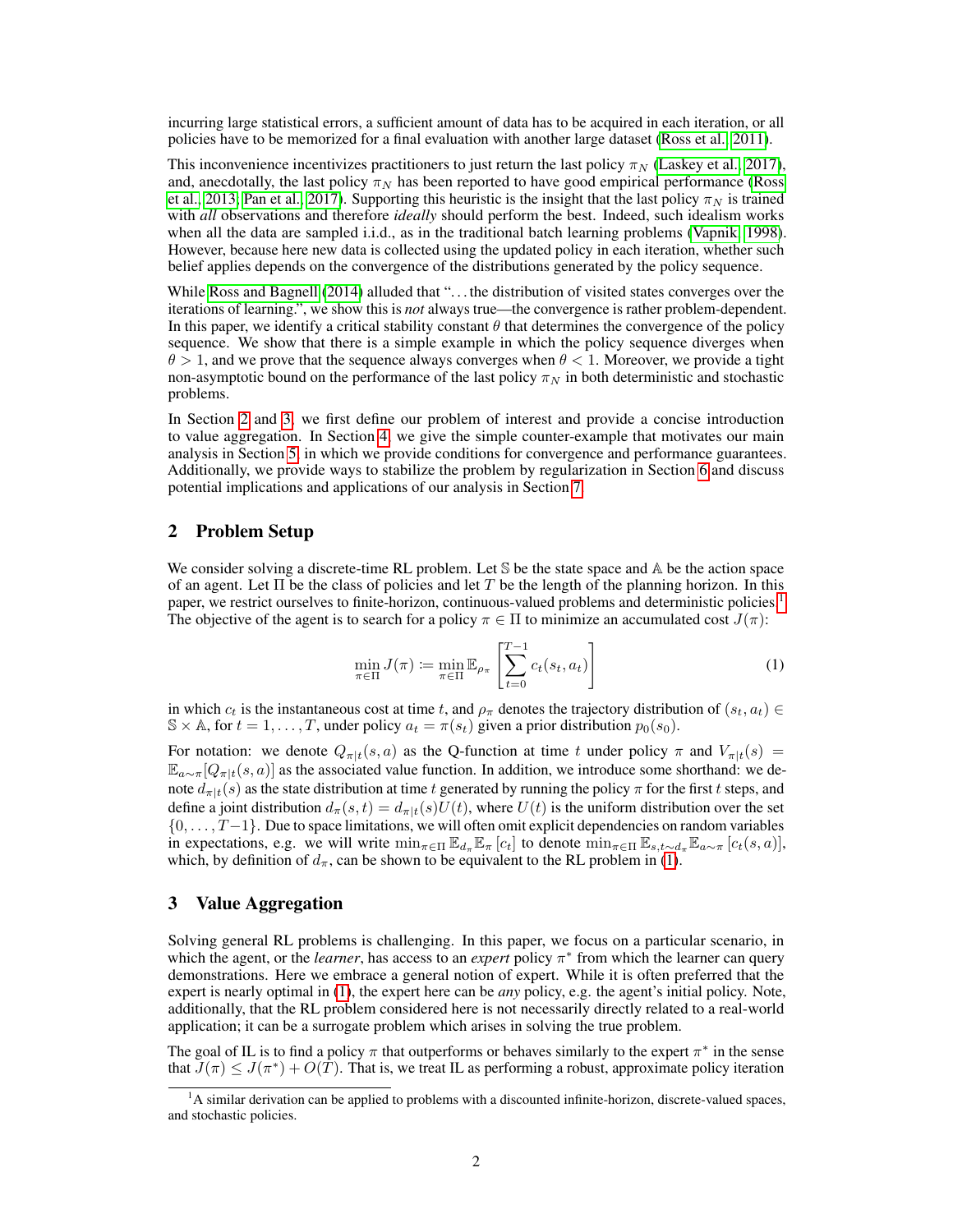from  $\pi^*$ : ideally IL should lead to a policy that outperforms the expert, but it at least returns a policy that performs similarly to the expert.

AGGREVATE (Aggregate Value to Imitate) is an IL algorithm proposed by [Ross and Bagnell](#page-8-6) [\(2014\)](#page-8-6) based on the idea of online learning [\(Hazan et al., 2016\)](#page-8-9). Here we give a compact derivation and discuss its important features in preparation for the analysis in Section [5.](#page-4-0) To this end, we introduce the performance difference lemma due to [Kakade and Langford](#page-8-10) [\(2002\)](#page-8-10), which will be used as the foundation to derive AGGREVATE.

<span id="page-2-0"></span>**Lemma 1.** *[\(Kakade and Langford, 2002\)](#page-8-10) Let*  $\pi$  *and*  $\pi'$  *be two policies and*  $A_{\pi'[t]}(s, a) = Q_{\pi'[t]}(s, a) V_{\pi'|t}(s)$  be the (dis)advantage function at time  $t$  with respect to running  $\pi'$ . Then it holds that

$$
J(\pi) = J(\pi') + T \mathbb{E}_{s, t \sim d_{\pi}} \mathbb{E}_{a \sim \pi} [A_{\pi'|t}(s, a)]. \tag{2}
$$

#### 3.1 Motivation

The main idea of AGGREVATE is to minimize the performance difference between the learner's policy and the expert policy, which by Lemma [1](#page-2-0) is given as  $\frac{1}{T} (J(\pi) - J(\pi^*)) = \mathbb{E}_{d_{\pi}} \mathbb{E}_{\pi} [A_{\pi^* | t}(s, a)].$ AGGREVATE can be viewed as solving an RL problem with  $A_{\pi^*|t}(s, a)$  as the instantaneous cost at time t:

<span id="page-2-1"></span>
$$
\min_{\pi \in \Pi} \mathbb{E}_{d_{\pi}} \mathbb{E}_{\pi} \left[ A_{\pi^* | t} \right]. \tag{3}
$$

Although the transformation from [\(1\)](#page-1-3) to [\(3\)](#page-2-1) seems trivial, it unveils some critical properties. Most importantly, the range of the problem in [\(3\)](#page-2-1) is normalized. For example, regardless of the original definition of  $c_t$ , if  $\Pi \ni \pi^*$ , there exists at least a policy  $\pi \in \Pi$  such that [\(3\)](#page-2-1) is non-positive (i.e.  $J(\pi) \leq J(\pi^*)$ ). As now the problem [\(3\)](#page-2-1) is relative, it becomes possible to place a qualitative assumption to bound the performance in [\(3\)](#page-2-1) in terms of some measure of expressiveness of the policy class Π.

We formalize this idea into Assumption [1,](#page-2-2) which is one of the core assumptions implicitly imposed by [Ross and Bagnell](#page-8-6) [\(2014\)](#page-8-6).<sup>[2](#page-2-3)</sup> To simplify the notation, we define a function  $F$  such that for any two policies  $\pi, \pi'$ 

<span id="page-2-6"></span>
$$
F(\pi', \pi) \coloneqq \mathbb{E}_{d_{\pi'}} \mathbb{E}_{\pi} \left[ A_{\pi^* | t} \right] \tag{4}
$$

This function captures the main structure in [\(3\)](#page-2-1). By separating the roles of  $\pi'$  (which controls the state distribution) and  $\pi$  (which controls the reaction/prediction), the performance of a policy class  $\Pi$ relative to an expert  $\pi^*$  can be characterized with the approximation error in a supervised learning problem.

<span id="page-2-2"></span>**Assumption 1.** Given a policy  $\pi^*$ , the policy class  $\Pi$  satisfies that for arbitrary sequence of policies  ${\{\pi_n \in \Pi\}}_{n=1}^N$ , there exists a small constant  $\epsilon_{\Pi,\pi^*}$  such that

$$
\min_{\pi \in \Pi} \frac{1}{N} f_{1:N}(\pi) \le \epsilon_{\Pi, \pi^*},\tag{5}
$$

where  $f_n(\pi) \coloneqq F(\pi_n, \pi)$  and  $f_{1:n}(\pi) = \sum_{n=1}^{N} f_n(\pi)$ .

This assumption says that there exists at least a policy  $\pi \in \Pi$  which is as good as  $\pi^*$  in the sense that π can predict  $\pi^*$  well in a cost-sensitive supervised learning problem, with small error  $\epsilon_{\Pi,\pi^*}$ , under the average distribution generated by arbitrary sequence  $\{\pi_n \in \Pi\}_{n=1}^N$ .

<span id="page-2-4"></span>Following this assumption, AGGREVATE exploits another critical structural property of the problem. **Assumption 2.**  $\forall \pi' \in \Pi$ ,  $F(\pi', \pi)$  is a strongly convex function in  $\pi$ .

While [Ross and Bagnell](#page-8-6) [\(2014\)](#page-8-6) did not explicitly discuss under which condition Assumption [2](#page-2-4) holds, here we point out some examples.We further note that AGGREVATE has demonstrated impressive empirical success even when Assumption [2](#page-2-4) cannot be verified [\(Sun et al., 2017;](#page-8-5) [Pan et al., 2017\)](#page-8-2).

<span id="page-2-5"></span>**Proposition 1.** Suppose  $\Pi$  consists of deterministic linear policies (i.e.  $a = \phi(s)^T x$  for some feature *map*  $\phi(s)$  *and weight* x) and  $\forall s \in \mathbb{S}$ ,  $c_t(s, \cdot)$  *is strongly convex. Assumption* [2](#page-2-4) *holds under any of the following: 1)*  $V_{\pi^*|t}(s)$  *is constant over*  $\Im$  *(in this case*  $A_{\pi^*|t}(s, a)$  *is equivalent to*  $c_t(s, a)$  *up to a constant in* a*) 2) The problem is continuous-time and the dynamics are affine in action.*

<span id="page-2-3"></span><sup>&</sup>lt;sup>2</sup>The assumption is implicitly made when [Ross and Bagnell](#page-8-6) [\(2014\)](#page-8-6) assume the existence of  $\epsilon_{\text{class}}$  in Theorem 2.1 on page 4.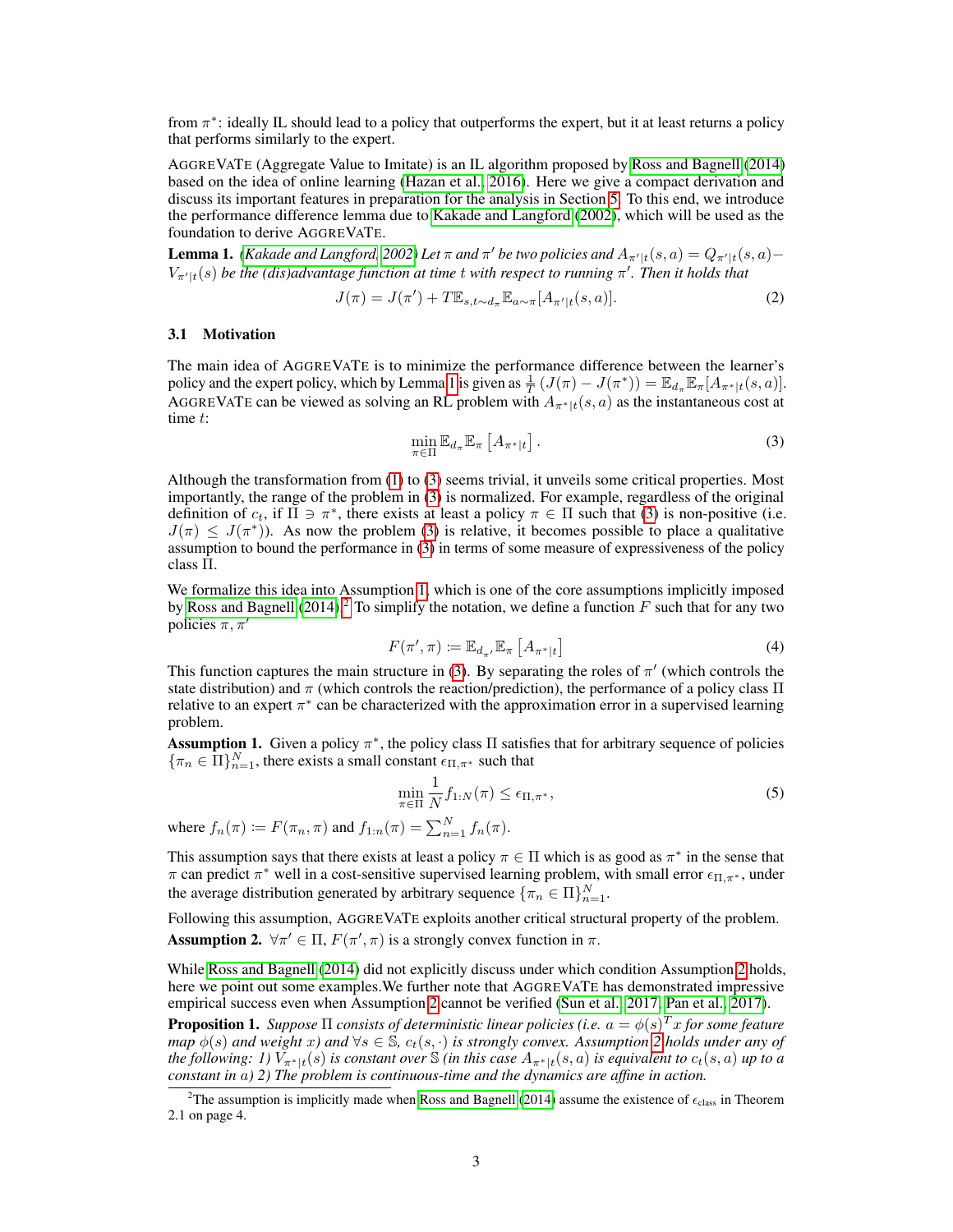#### 3.2 Algorithm and Performance

Given Assumption [2,](#page-2-4) AGGREVATE treats  $f_n(\cdot)$  as the per-round cost in an online learning problem and updates the policy sequence as follows: Let  $\pi_1$  be an initial policy. In the *n*th iteration of AggreVaTe, the policy is updated by<sup>[3](#page-3-1)</sup>

<span id="page-3-2"></span>
$$
\pi_{n+1} = \underset{\pi \in \Pi}{\arg \min} f_{1:n}(\pi). \tag{6}
$$

After N iterations, the best policy in the sequence  $\{\pi_n\}_{n=1}^N$  is returned, i.e.  $\pi = \hat{\pi}_N$ , where

<span id="page-3-4"></span>
$$
\hat{\pi}_N := \underset{\pi \in \{\pi_n\}_{n=1}^N}{\arg \min} J(\pi). \tag{7}
$$

As the update rule [\(6\)](#page-3-2) (aka Follow-the-Leader) has sublinear regret, it can be shown that (cf. Sec-tion [5.1\)](#page-4-1)  $J(\hat{\pi}_N) \leq J(\pi^*) + T(\epsilon_{\text{class}} + \epsilon_{\text{regret}})$ , in which  $\epsilon_{\text{regret}} = \tilde{O}(\frac{1}{N})$  is the average regret, and  $\epsilon_{\text{class}} := \min_{\pi \in \Pi} \frac{1}{N} \sum_{n=1}^{N} \mathbb{E}_{d_{\pi_n}} \left[ \mathbb{E}_{\pi} [Q_{\pi^* | t}] - \mathbb{E}_{\pi^*} [Q_{\pi^* | t}] \right]$  compares the best policy in the policy class  $\Pi$  and the expert policy  $\pi^*$ . The term  $\epsilon_{\text{class}}$  can be negative if there exists a policy in  $\Pi$  that is better than  $\pi^*$  under the average distribution,  $\frac{1}{N} \sum_{n=1}^{N} d_{\pi_n}$ , generated by AGGREVATE. By Assumption [1,](#page-2-2)  $\epsilon_{\text{class}} \leq \epsilon_{\Pi,\pi^*}$ ; we know  $\epsilon_{\text{class}}$  at least should be small.

The performance bound above satisfies the requirement of IL that  $J(\hat{\pi}_N) \leq J(\pi^*) + O(T)$ . Especially because  $\epsilon_{\text{class}}$  can be non-positive, AGGREVATE can be viewed as robustly performing one approximate policy iteration from  $\pi^*$ . One notable special case of AGGREVATE is DAGGER [\(Ross](#page-8-4) [et al., 2011\)](#page-8-4). DAGGER tackles the problem of solving an unknown RL problem by imitating a desired policy  $\pi^*$ . The reduction to AGGREVATE can be seen by setting  $c_t(s, a) = \mathbb{E}_{a^* \sim \pi^*} [\Vert a - a_t^* \Vert]$ in [\(1\)](#page-1-3). In this case,  $\pi^*$  is optimal for this specific choice of cost and therefore  $V_{\pi^*|t}(s) = 0$ . By Proposition [1,](#page-2-5)  $A_{\pi^*|t}(s, a) = c_t(s, a)$  and  $\epsilon_{\text{class}}$  reduces to  $\min_{\pi \in \Pi} \frac{1}{N} \sum_{n=1}^N \mathbb{E}_{d_{\pi_n}} \mathbb{E}_{\pi}[c_t] \ge 0$ , which is related to the expressiveness of the policy class Π.

## <span id="page-3-0"></span>4 Guarantee on the Last Policy?

The performance bound in Section [3](#page-1-1) implicitly assumes that the problem is either deterministic or that infinite samples are available in each iteration. For stochastic problems,  $f_{1:n}$  can be approximated by finite samples or by function approximators [\(Ross and Bagnell, 2014\)](#page-8-6). Suppose  $m$  samples are collected in each iteration to approximate  $f_n$ . An additional error in  $O(\frac{1}{\sqrt{mN}})$  will be added to the performance of  $\hat{\pi}_N$ . However, in practice, another constant statistical error<sup>[4](#page-3-3)</sup> in  $O(\frac{1}{m})$  is introduced when one attempts to identify  $\hat{\pi}_N$  from the sequence  $\{\pi_n\}_{n=1}^N$ .

This practical issue motivates us to ask whether a similar guarantee applies to the last policy  $\pi_N$  so that the selection process to find  $\hat{\pi}_N$  can be removed. In fact, the last policy  $\pi_n$  has been reported to have good performance empirically [\(Ross et al., 2013;](#page-8-8) [Pan et al., 2017\)](#page-8-2). It becomes interesting to know what can one say about  $\pi_N$ . It turns out that running AGGREVATE does not always yield a policy sequence  $\{\pi_n\}$  with reasonable performance, as given in the example below.

A Motivating Example Consider a two-stage deterministic optimal control problem:

$$
\min_{\pi \in \Pi} J(\pi) = \min_{\pi \in \Pi} c_1(s_1, a_1) + c_2(s_2, a_2)
$$
\n(8)

where the transition and costs are given as

$$
s_1 = 0
$$
,  $s_2 = \theta(s_1 + a_1)$ ,  
 $c_1(s_1, a_1) = 0$ ,  $c_2(s_2, a_2) = (s_2 - a_2)^2$ .

<span id="page-3-1"></span><sup>&</sup>lt;sup>3</sup>We adopt a different notation from [Ross and Bagnell](#page-8-6) [\(2014\)](#page-8-6), in which the per-round cost  $\mathbb{E}_{d_{\pi_n}}\mathbb{E}_{\pi}$   $[Q_{\pi^*|t}]$ was used. Note these two terms are equivalent up to an additive constant, as the optimization here is over  $\pi$  with  $\pi_n$  fixed.

<span id="page-3-3"></span><sup>&</sup>lt;sup>4</sup>The original analysis in the stochastic case by [Ross and Bagnell](#page-8-6) [\(2014\)](#page-8-6) only guarantees the existence of a good policy in the sequence. The  $O(\frac{1}{m})$  error is due to identifying the best policy [\(Lee et al., 1998\)](#page-8-11) (as the function is strongly convex) and the  $O(\frac{1}{\sqrt{m}N})$  error is the generalization error [\(Cesa-Bianchi et al., 2004\)](#page-8-12).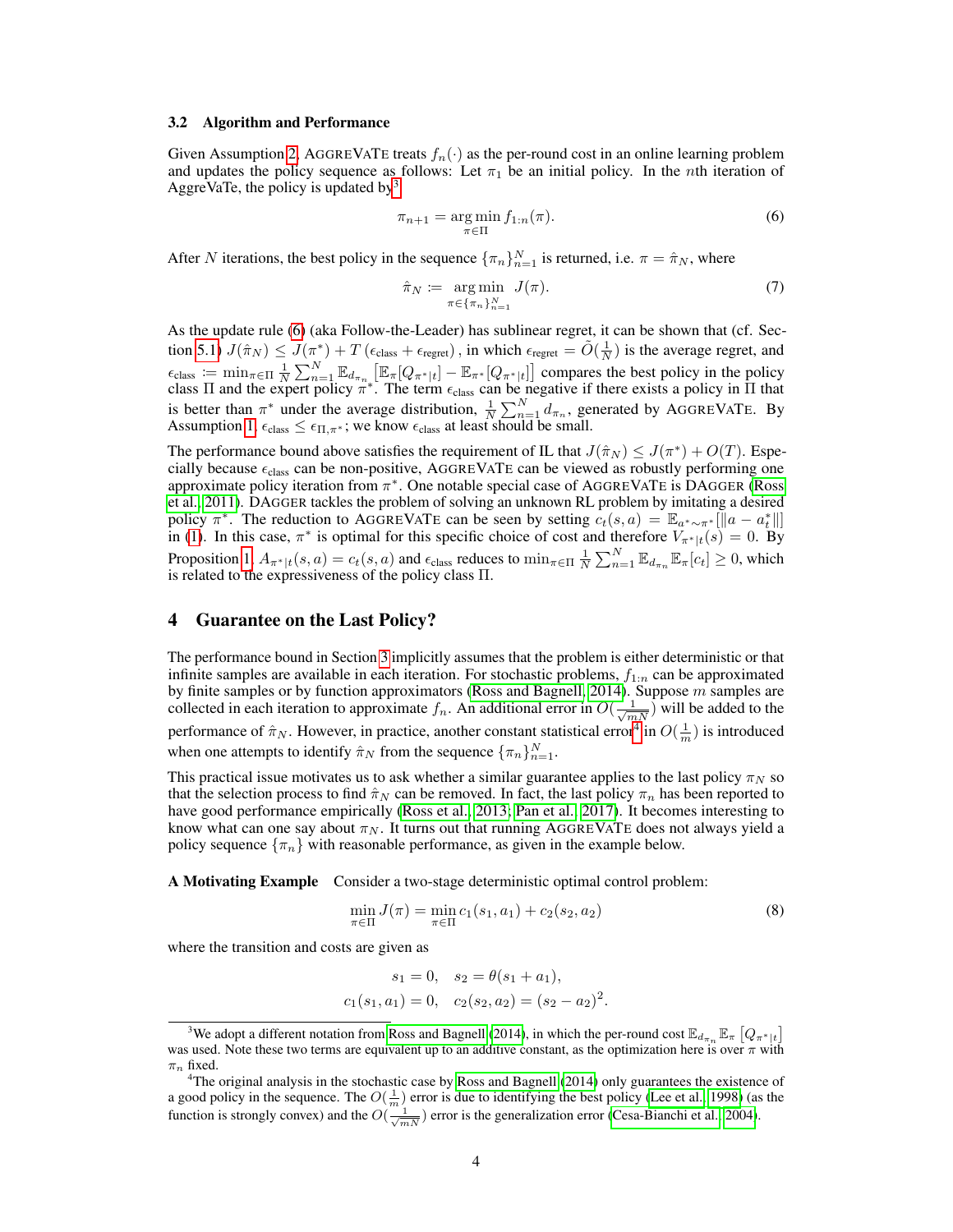Since the problem is deterministic, we consider a policy class Π consisting of open-loop stationary deterministic policies, i.e.  $a_1 = a_2 = x$  for some x (for convenience  $\pi$  and x will be used interchangeably). It can be easily seen that  $\Pi$  contains a globally optimal policy, namely  $x = 0$ . We perform AGGREVATE with a feedback expert policy  $a_t^* = s_t$  and some initial policy  $|x_1| > 0$ . While it is a custom to initialize  $x_1 = \arg \min_{x \in \mathcal{X}} F(x^*, x)$  (which in this case would ideally return  $x_1 = 0$ ), setting  $|x_1| > 0$  simulates the effect of finite numerical precision.

We consider two cases ( $\theta > 1$  or  $\theta < 1$ ) to understand the behavior of AGGREVATE. First, suppose  $\theta > 1$ . Without loss generality, take  $\theta = 10$  and  $x_1 = 1$ . We can see running AGGREVATE will generate a divergent sequence  $x_2 = 10, x_3 = 55, x_4 = 220...$  (in this case AGGREVATE would return  $x_1$  as the best policy). Since  $J(x) = (\theta - 1)^2 x^2$ , the performance  $\{J(x_n)\}$  is an increasing sequence. Therefore, we see even in this simple case, which can be trivially solved by gradient descent in  $O(\frac{1}{n})$ , using AGGREVATE results in a sequence of policies with degrading performance, though the policy class  $\Pi$  includes a globally optimal policy. Now suppose on the contrary  $\theta < 1$ . We can see that  $\{x_n\}$  asymptotically converges to  $x^* = 0$ .

This example illustrates several important properties of AGGREVATE. It showcases that whether AGGREVATE can generate a reasonable policy sequence depends on some intrinsic property of the problem (i.e. the value of  $\theta$ ). In addition, it shows that  $\epsilon_{\Pi,\pi^*}$  can be large while  $\Pi$  contains an optimal policy. This suggests that Assumption [1](#page-2-2) is too strong.

## <span id="page-4-0"></span>5 Theoretical Analysis

Motivated by the example in Section [4,](#page-3-0) we investigate the convergence of the policy sequence generated by AGGREVATE in general problems. We assume the policy class Π consists of policies parametrized by some parameter  $x \in \mathcal{X}$ , in which X is a convex set in a normed space with norm  $\Vert \cdot \Vert$  (and  $\Vert \cdot \Vert_*$  as its dual norm). With abuse of notation, we abstract the RL problem in [\(3\)](#page-2-1) as

<span id="page-4-4"></span>
$$
\min_{x \in \mathcal{X}} F(x, x) \tag{9}
$$

where we overload the notation  $F(\pi', \pi)$  defined in [\(4\)](#page-2-6) as  $F(\pi', \pi) = F(y, x)$  when  $\pi, \pi' \in \Pi$ are parametrized by  $x, y \in \mathcal{X}$ , respectively. Similarly, we will write  $f_n(x) = F(x_n, x)$  for short. In this new notation, AGGREVATE's update rule in [\(6\)](#page-3-2) can be simply written as  $x_{n+1} =$  $\arg \min_{x \in \mathcal{X}} f_{1:n}(x)$ .

Here we will focus on the bound on  $F(x, x)$ , because, for  $\pi$  parameterized by x, this result can be directly translated to a bound on  $J(\pi)$ : by definition of F in [\(4\)](#page-2-6) and Lemma [1,](#page-2-0)  $J(\pi) = J(\pi^*)$  +  $TF(\pi, \pi)$ . For simplicity, we will assume for now F is deterministic; the convergence in stochastic problems will be discussed at the end of the section.

#### <span id="page-4-1"></span>5.1 Classical Result

For completeness, we restate the structural assumptions made by AGGREVATE in terms of  $\mathcal{X}$  and present the known convergence of AGGREVATE [\(Ross and Bagnell, 2014\)](#page-8-6). The proof is given in Appendix.

<span id="page-4-5"></span><span id="page-4-2"></span>**Assumption 3.** Let  $\nabla_2$  denote the derivative with respect to the second argument.

- 1. F is uniformly  $\alpha$ -strongly convex in the second argument:  $\forall x, y, z \in \mathcal{X}, F(z, x) \geq 1$  $F(z, y) + \langle \nabla_2 F(z, y), x - y \rangle + \frac{\alpha}{2} ||x - y||^2.$
- <span id="page-4-6"></span>2. F is uniformly G<sub>2</sub>-Lipschitz continuous in the second argument:  $\forall x, y, z \in \mathcal{X}, |F(z, x) |F(z, y)| \leq G_2 ||x - y||$ .

<span id="page-4-3"></span>**Assumption 4.**  $\forall \{x_n \in \mathcal{X}\}_{n=1}^N$ , there exists a small constant  $\epsilon_{\Pi, \pi^*}$  such that  $\min_{x \in \mathcal{X}} \frac{1}{N} f_{1:N}(x) \leq$  $\epsilon_{\Pi,\pi^*}.$ 

<span id="page-4-7"></span>**Theorem 1.** *Under Assumption [3](#page-4-2) and [4,](#page-4-3) AGGREVATE generates a sequence such that, for all*  $N \geq 1$ *,* 

$$
F(\hat{x}_N, \hat{x}_N) \le \frac{1}{N} \sum_{n=1}^N f_n(x_n) \le \epsilon_{\Pi, \pi^*} + \frac{G_2^2}{2\alpha} \frac{\ln(N) + 1}{N}
$$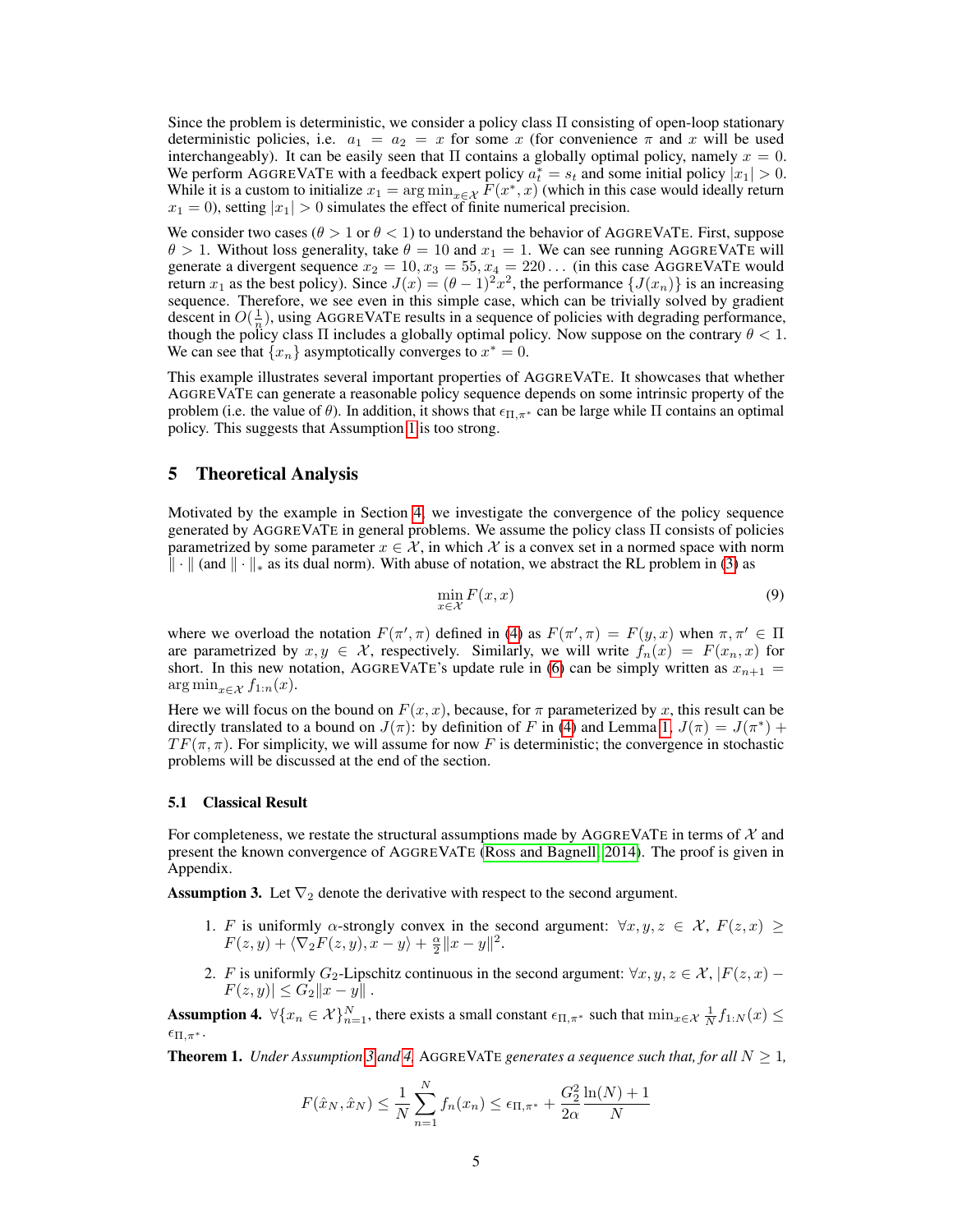#### 5.2 New Structural Assumptions

AGGREVATE can be viewed as an attempt to solve the optimization problem in [\(9\)](#page-4-4) without any information (not even continuity) regarding how  $F(x, x)$  changes with perturbations in the first argument. Because making even a local improvement for general Lipschitz continuous problem is known to be NP-hard [\(Nesterov, 2013\)](#page-8-13), the performance of AGGREVATE is mainly due to Assumption [4,](#page-4-3) which implies the existence of some good policy. Therefore, to analyze the performance of the last iterate  $x_N$ , we need additional structure on F.

Here we introduce a continuity assumption.

<span id="page-5-0"></span>**Assumption 5.**  $\nabla_2 F$  is uniformly  $\beta$ -Lipschitz continuous in the first argument:  $\forall x, y, z \in \mathcal{X}$  $\|\nabla_2F(x, z) - \nabla_2F(y, z)\|_{*} \leq \beta \|x - y\|.$ 

Because the first argument of  $F$  in [\(4\)](#page-2-6) defines the change of state distribution, Assumption [5](#page-5-0) basically requires that the expectation over  $d_{\pi}$  changes continuously with respect to  $\pi$ , which is satisfied in most RL problems. Intuitively, this quantifies the difficulty of a problem in terms of how sensitive the state distribution is to policy changes.

In addition, we relax Assumption [4.](#page-4-3) As shown in Section [4,](#page-3-0) Assumption [4](#page-4-3) is sometimes too strong, because it might not be satisfied even when Π contains a globally optimal policy. In the analysis of convergence, we instead rely on a necessary condition of Assumption [4](#page-4-3) (i.e.  $\tilde{\epsilon}_{\Pi,\pi^*} \leq \epsilon_{\Pi,\pi^*}$ ), which is satisfied by the example in Section [4.](#page-3-0)

<span id="page-5-1"></span>**Assumption 6.** Let  $\pi$  be a policy parametrized by x. There exists a small constant  $\tilde{\epsilon}_{\pi,\pi^*}$  such that  $\forall x \in \mathcal{X}$ ,  $\min_{y \in \mathcal{X}} F(x, y) \leq \tilde{\epsilon}_{\Pi, \pi^*}$ .

### 5.3 Guarantee on the Last Policy

In our analysis, we define a stability constant  $\theta = \frac{\beta}{\alpha}$ . One can verify that this definition agrees with the  $\theta$  in the example in Section [4.](#page-3-0) This stability constant will play a crucial role in determining the convergence of  ${x_n}$ , similar to the spectral norm of the Jacobian matrix in discrete-time dynamical systems [\(Antsaklis and Michel, 2007\)](#page-8-14). We have already shown above that if  $\theta > 1$  there is a problem such that AGGREVATE generates a divergent sequence  ${x_n}$  with degrading performance over iterations. We now show that if  $\theta < 1$ , then  $\lim_{n\to\infty} F(x_n, x_n) \leq \tilde{\epsilon}_{\Pi,\pi^*}$  and moreover  $\{x_n\}$  is convergent. The proof in given in Appendix.

<span id="page-5-2"></span>**Theorem 2.** *Suppose Assumption [3,](#page-4-2) [5,](#page-5-0) and [6](#page-5-1) are satisfied. Let*  $\theta = \frac{\beta}{\alpha}$ *. Then for all*  $N \ge 1$  *it holds* 

$$
F(x_N, x_N) \le \tilde{\epsilon}_{\Pi, \pi^*} + \frac{\left(\theta e^{1-\theta} G_2\right)^2}{2\alpha} N^{2(\theta-1)}
$$

 $\|x_N - \bar{x}_N\| = \frac{G_2 e^{1-\theta}}{\alpha} N^{\theta-1}$ , where  $\bar{x}_N = \frac{1}{N} x_{1:N}$ . In particular, if  $\theta < 1$ , then  $\{x_n\}_{n=1}^{\infty}$  is *convergent*

Theorem [2](#page-5-2) implies that the stability and convergence of AGGREVATE depends solely on the problem properties. If the state distribution  $d_{\pi}$  is sensitive to minor changes of policy, running AGGREVATE would fail to provide any guarantee on the last policy. Moreover, Theorem [2](#page-5-2) also characterizes the performance of the average policy  $\bar{x}_N$  when  $\theta < 1$ ,.

The upper bound in Theorem [2](#page-5-2) is tight as indicated in the next theorem. Note a lower bound on  $F(x_N, x_N)$  leads directly to a lower bound on  $J(\pi_N)$ , for  $\pi_N$  is parametrized by  $x_N$ .

Theorem 3. *There is a problem such that running* AGGREVATE *for* N *iterations results in*  $F(x_N, x_N) \geq \tilde{\epsilon}_{\Pi, \pi^*} + \tilde{\Omega}(N^{2(\theta-1)})$ *. In particular, if*  $\theta > 1$ *, there is a problem in which the policy sequence and performance sequence diverge.*

#### 5.4 Stochastic Problems

We analyze the convergence of AGGREVATE in stochastic problems using finite-sample approximation: Define  $f(x; s) = \mathbb{E}_{\pi}[A_{\pi^*|t}]$  (namely,  $f_n(x) = \mathbb{E}_{d_{\pi_n}}[f(x; s)]$ , for a policy  $\pi$  is parametrized by x). Instead of using  $f_n(\cdot)$  as the per-round cost in the nth iteration, we take its finite samples approximation  $g_n(\cdot) = \sum_{k=1}^{n} f(\cdot; s_{n,k})$ , where  $m_n$  is the number of independent samples collected in the *n*th iteration under distribution  $d_{\pi_n}$ . That is, the update rule in [\(6\)](#page-3-2) in stochastic setting is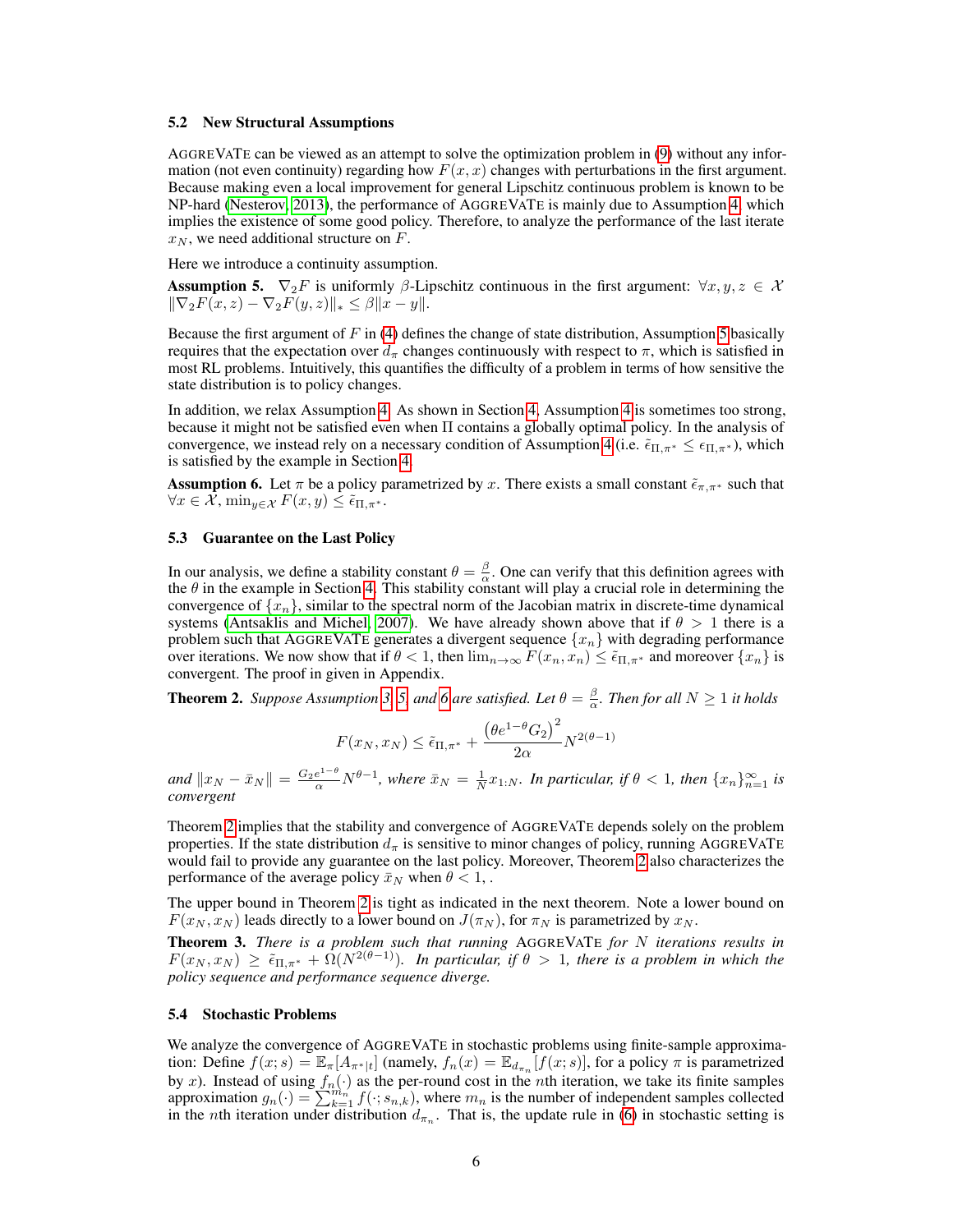modified to  $\pi_{n+1} = \arg \min_{\pi \in \Pi} g_{1:n}(\pi)$ . Then we have the following result. The proof is based on the concentration of vector-valued martingales [\(Hayes, 2005\)](#page-8-15), which is technical and therefore omitted.

<span id="page-6-2"></span>**Theorem 4.** In addition to Assumption [5](#page-5-0) and [6,](#page-5-1) assume  $f(x; s)$  is  $\alpha$ -strongly convex in x and  $||f(x; s)||_* < G_2$  *almost surely. Let*  $\theta = \frac{\beta}{\alpha}$  *and suppose*  $m_n = m_0 n^r$  *for some*  $r ≥ 0$ *. For all*  $N > 0$ *, with probability at least*  $1 - \delta$ *,* 

$$
F(x_N, x_N) \leq \tilde{\epsilon}_{\Pi, \pi^*} + \tilde{O}\left(\frac{\theta^2}{c} \frac{\ln(1/\delta) + C_{\mathcal{X}}/n}{n^{\min\{r, 2, 2 - 2\theta\}}} \right) + \tilde{O}\left(\frac{\ln(1/\delta) + C_{\mathcal{X}}}{cn^{\min\{2, 1 + r\}}}\right)
$$

*where*  $c = \frac{\alpha}{G_2^2 m_0}$  *and*  $C_{\mathcal{X}}$  *is a constant*<sup>[5](#page-6-1)</sup> *of the complexity of*  $\Pi$ *.* 

The bound in Theorem [4](#page-6-2) has a weak dependency on  $C_{\mathcal{X}}$  and the major stochastic error is due to  $\|\nabla g_n(x_n) - \nabla f_n(x_n)\|_*$ , which is bounded by  $O(\frac{1}{\sqrt{m_n}})$ , as reflected through the dependency on r. Therefore, the growth of sample size  $m_n$  over iterations determines the main behavior of AGGREVATE in stochastic problems. For  $r = 0$ , compared with Theorem [2,](#page-5-2) Theorem [4](#page-6-2) has an additional constant error in  $\tilde{O}(\frac{1}{m_0})$ , which is comparable to the stochastic error in selecting the best policy in the classical approach. For  $r > 0$ , by slightly taking more samples over iterations (e.g.  $r = 2 - 2\theta$ ), we see the convergence rate can get closer to  $O(N^{2-2\theta})$  as in the ideal case given by Theorem [2.](#page-5-2) However, it cannot be better than  $\tilde{O}(\frac{1}{N})$ . Therefore, for stochastic problems, a stability constant  $\theta < 1/2$  and a growing rate  $r > 1$  does not contribute to faster convergence as opposed to the deterministic case in Theorem [2.](#page-5-2) Note while our analysis here is based finite-sample approximation. A similar technique can also be applied to the scenario in which only samples of function value  $f_n(x_n; s)$  are available and another online regression problem is perform to learn  $f_n(\cdot)$ as in the case considered by [Ross and Bagnell](#page-8-6) [\(2014\)](#page-8-6)

## <span id="page-6-0"></span>6 Regularization for Stability

We have shown that whether AGGREVATE generates a convergent policy sequence and a last policy with the desired performance depends on the stability constant  $\theta$ . Here we show that by adding regularization to the problem we can make the problem stable. For simplicity, here we consider deterministic problems or stochastic problems with infinite samples.

### 6.1 Mixing Policies

We first consider the idea of using mixing policies to collect samples, which was originally proposed as a heuristic in [\(Ross et al., 2011\)](#page-8-4). It works as follows: in the nth iteration of AGGREVATE, instead of using  $F(\pi_n, \cdot)$  as the per-round cost, it uses  $\hat{F}(\pi_n, \cdot)$  which is defined by

<span id="page-6-6"></span>
$$
\hat{F}(\pi_n, \pi) = \mathbb{E}_{d_{\tilde{\pi}_n}} \mathbb{E}_{\pi} [A_{\pi^*|t}] \tag{10}
$$

The state distribution  $d_{\pi_n}(s)$  is generated by running  $\pi^*$  with probability q and  $\pi_n$  with probability  $1 - q$  at each time step. Originally, [Ross et al.](#page-8-4) [\(2011\)](#page-8-4) proposes to set q to decay exponentially over the iterations of AGGREVATE. (The proofs are given in Appendix).

Here we show that the usage of mixing policies has the effect of stabilizing the problem.

<span id="page-6-4"></span>**Lemma 2.** Let  $||p_1 - p_2||_1$  denote the total variational distance between distribution  $p_1$  and  $p_2$ .  $\Delta$ *ssume*<sup>[6](#page-6-3)</sup> for any policy  $\pi, \pi'$  parameterized by  $x, y$  it satisfies  $\frac{2G_2}{T}\sum_{t=0}^{T-1}||d_{\pi|t}-d_{\pi'|t}||_1\leq \beta\|x-y\|$ and assume  $\|\nabla_x\mathbb{E}_\pi[A_{\pi^*|t}](s)\|_* < G_2$ .Then  $\nabla_2F$  is uniformly  $(1-q^T)\beta$ -Lipschitz continuous in *the second argument.*

By Lemma [2,](#page-6-4) if  $\theta > 1$ , then choosing  $q > (1 - \frac{1}{\theta})^{1/T}$  ensures the stability constant of  $\hat{F}$  to be  $\hat{\theta} < 1$ . However, stabilizing the problem in this way incurs a constant cost as shown in Corollary [1.](#page-6-5)

<span id="page-6-5"></span>**Corollary 1.** Suppose  $\mathbb{E}_{\pi}[A_{\pi^*|t}] < M$  for all  $\pi$ . Define  $\Delta_N = \frac{(\hat{\theta}e^{1-\hat{\theta}}G_2)^2}{2\alpha}N^{2(\hat{\theta}-1)}$ . Then under the *assumptions Lemma [2](#page-6-4) and Assumption [3.1,](#page-4-5) running* AGGREVAT<sup>E</sup> *with* F˜ *in* [\(10\)](#page-6-6) *and mixing rate* q *gives*  $F(x_N, x_N) \leq \Delta_N + \tilde{\epsilon}_{\Pi, \pi^*} + 2M \min(1, Tq)$ 

<span id="page-6-1"></span><sup>&</sup>lt;sup>5</sup>The constant  $C_{\mathcal{X}}$  can be thought as  $\ln |\mathcal{X}|$ , where  $|\mathcal{X}|$  measures the size of  $\mathcal{X}$  in e.g. Rademacher complexity or covering number [\(Mohri et al., 2012\)](#page-8-16). For example,  $\ln |\mathcal{X}|$  is linear in dim  $\mathcal{X}$ .

<span id="page-6-3"></span><sup>6</sup>These two are sufficient to Assumption [3.2](#page-4-6) and [5.](#page-5-0)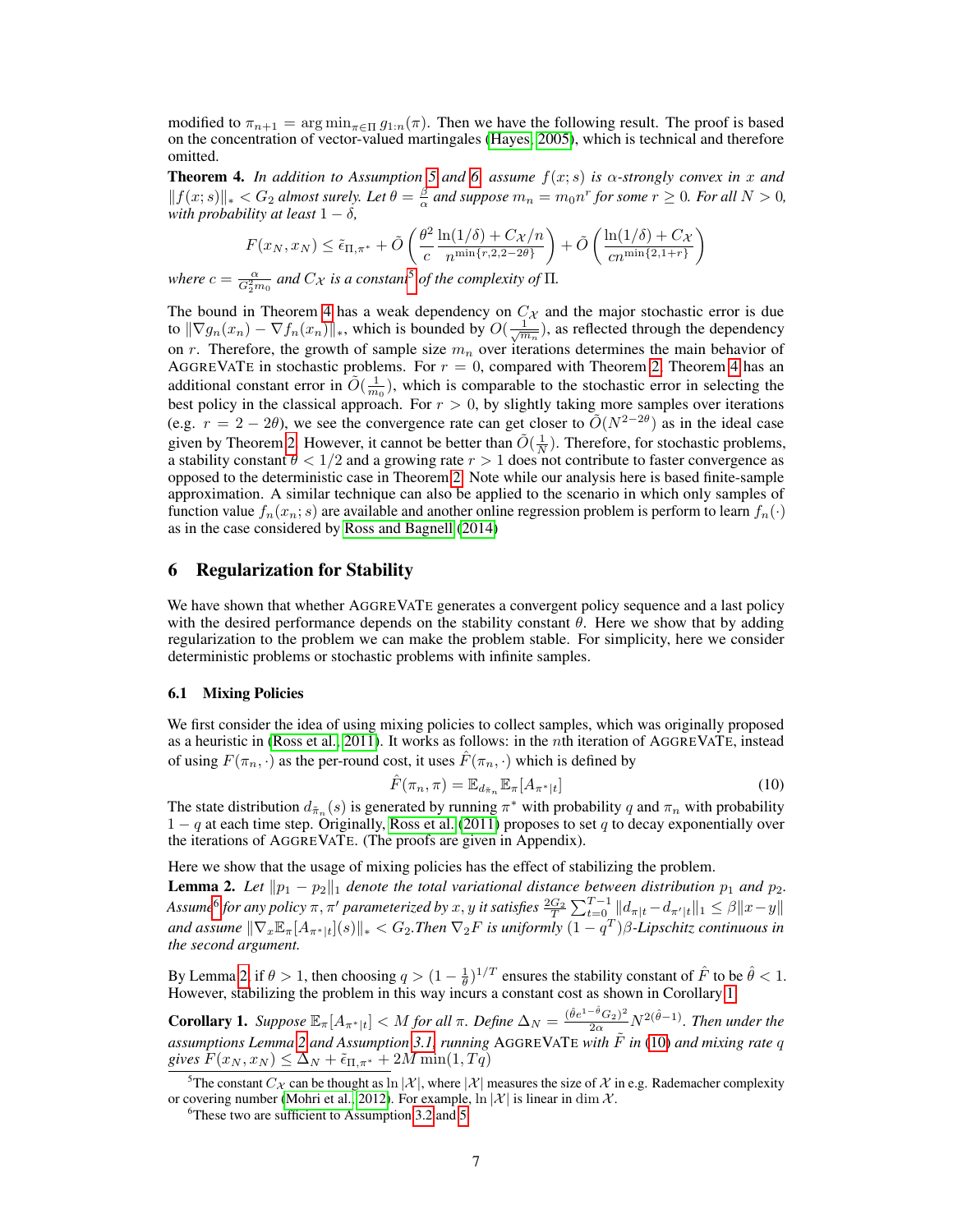#### 6.2 Weighted Regularization

Here we consider another scheme for stabilizing the problem. Suppose  $F$  satisfies Assumption [3](#page-4-2) and [5.](#page-5-0) For some  $\lambda > 0$ , define

<span id="page-7-1"></span>
$$
\tilde{F}(x,x) = F(x,x) + \lambda R(x) \tag{11}
$$

in which  $R(x)$  is an  $\alpha$ -strongly convex regularization term such that  $R(x) \geq 0$ ,  $\forall x \in \mathcal{X}$  and  $\min_{y \in \mathcal{X}} F(x, y) + \lambda R(y) = (1 + \lambda)O(\tilde{\epsilon}_{\Pi, \pi^*})$ . For example, R can be  $F(\pi^*, \cdot)$  when  $\pi^*$  is (close) to optimal (e.g. in the case of DAGGER), or  $R(x) = \mathbb{E}_{s,t\sim d_{\pi^*}} \mathbb{E}_{a\sim \pi} \mathbb{E}_{a^*\sim \pi^*}[d(a,a^*)]$ , where  $\pi$  is a policy parametrized by x and  $d(\cdot, \cdot)$  is some metric of space A (i.e. it uses the distance between  $\pi$ and  $\pi^*$  as regularization).

It can be easily seen that  $\tilde{F}$  is uniformly  $(1 + \lambda)\alpha$ -strongly convex in the second argument and  $\nabla_2 \tilde{F}$ is uniformly  $\beta$ -continuous in the second argument. That is, if we choose  $\lambda > \theta - 1$ , then the stability constant  $\tilde{\theta}$  of  $\tilde{F}$  satisfies  $\tilde{\theta} < 1$ .

<span id="page-7-2"></span>**Corollary 2.** Define  $\Delta_N = \frac{(\tilde{\theta}e^{1-\tilde{\theta}}G_2)^2}{2\alpha}N^{2(\tilde{\theta}-1)}$ . Running AGGREVATE with  $\tilde{F}$  in [\(11\)](#page-7-1) as the per*round cost has performance satisfies: for all*  $N > 0$ ,

$$
F(x_N, x_N) \le (1 + \lambda) \left( O(\tilde{\epsilon}_{\Pi, \pi^*}) + \Delta_N \right)
$$

*Proof.* Because  $F(x_N, x_N) = \tilde{F}(x_N, x_N) - \lambda R(x_N)$ , the inequality can be proved by applying Theorem [2](#page-5-2) to  $\tilde{F}(x_N, x_N)$ .

By Corollary [2,](#page-7-2) using AGGREVATE to solve a weighted regularized problem in [\(11\)](#page-7-1) would generate a convergent sequence for  $\lambda$  large enough. Unlike using a mixing policy, here the performance guarantee on the last policy is only worsened by a multiplicative constant on  $\tilde{\epsilon}_{\Pi,\pi^*}$ , which can be made small by choosing a larger policy class.

The result in Corollary [2](#page-7-2) can be strengthened particularly when  $R(x)$  $\mathbb{E}_{s,t\sim d_{\pi^*}}\mathbb{E}_{a\sim \pi} \mathbb{E}_{a^*\sim \pi^*}[d(a,a^*)]$  is used. In this case, it can be shown that  $CR(x) \geq F(x,x)$  for some  $\ddot{C} > 0$  (usually  $C > 1$ ) [\(Pan et al., 2017\)](#page-8-2). That is,  $F(x, x) + \lambda R(x) \ge (1 + \lambda/C)F(x, x)$ . Thus, the multiplicative constant in Corollary [2](#page-7-2) can be reduced from  $1 + \lambda$  to  $\frac{1+\lambda}{1+\lambda/C}$ . It implies that simply by adding a portion of demonstrations gathered under the expert's distribution so that the leaner can anchor itself to the expert while minimizing  $F(x, x)$ , one does not have to find the best policy in the sequence  $\{\pi_n\}_{n=1}^N$  as in [\(7\)](#page-3-4), but just return the last policy  $\pi_N$ .

# <span id="page-7-0"></span>7 DISCUSSION

We contribute a new analysis of value aggregation, unveiling several interesting theoretical insights. Under a weaker assumption than the classical result, we prove that the convergence of the last policy depends solely on a problem's structural property and provide a tight non-asymptotic bound on its performance in both deterministic and stochastic problems. In addition, using the new theoretical results, we show that the stability of the last policy can be reinforced by additional regularization with minor performance loss. This suggests that under proper conditions a practitioner can just run AGGREVATE and then take the last policy, without performing an additional statistical test to find the best policy required by the classical analysis. In addition, as our results of the last policy are based on the perturbation of gradients, we believe this provide a potential explanation to why AGGREVATE has shown empirical success in non-convex problems with neural-network policies.

While our original aim is to understand the performance of the last policy  $x_N$ , we achieve a number of extra outcomes for free. First, the theoretical results of  $x_N$  can directly translate to that of the mean policy  $\bar{x}_N$  as suggested by Theorem [2.](#page-5-2) We note this property continues to hold in stochastic problems. Furthermore, our analysis given as Theorem [4](#page-6-2) can be viewed as a generalization of the analysis of Empirical Risk Minimization (ERM) to non-i.i.d. scenarios, where the distribution depends on the decision variable. For optimizing a strongly convex objective function with i.i.d. samples, it has been shown by [Shalev-Shwartz et al.](#page-8-17) [\(2009\)](#page-8-17) that  $x_N$  exhibits a fast convergence to the optimal performance in  $O(\frac{1}{N})$ . By specializing our general result in Theorem [4](#page-6-2) with  $\theta, r = 0$  to recover the classical i.i.d. setting, we arrives at a bound on the performance of  $x_N$  in  $\tilde{O}(\frac{1}{N})$ , which matches the best known result up to a log factor. However, Theorem [4](#page-6-2) is proved by a completely different technique using the martingale concentration of the gradient sequence.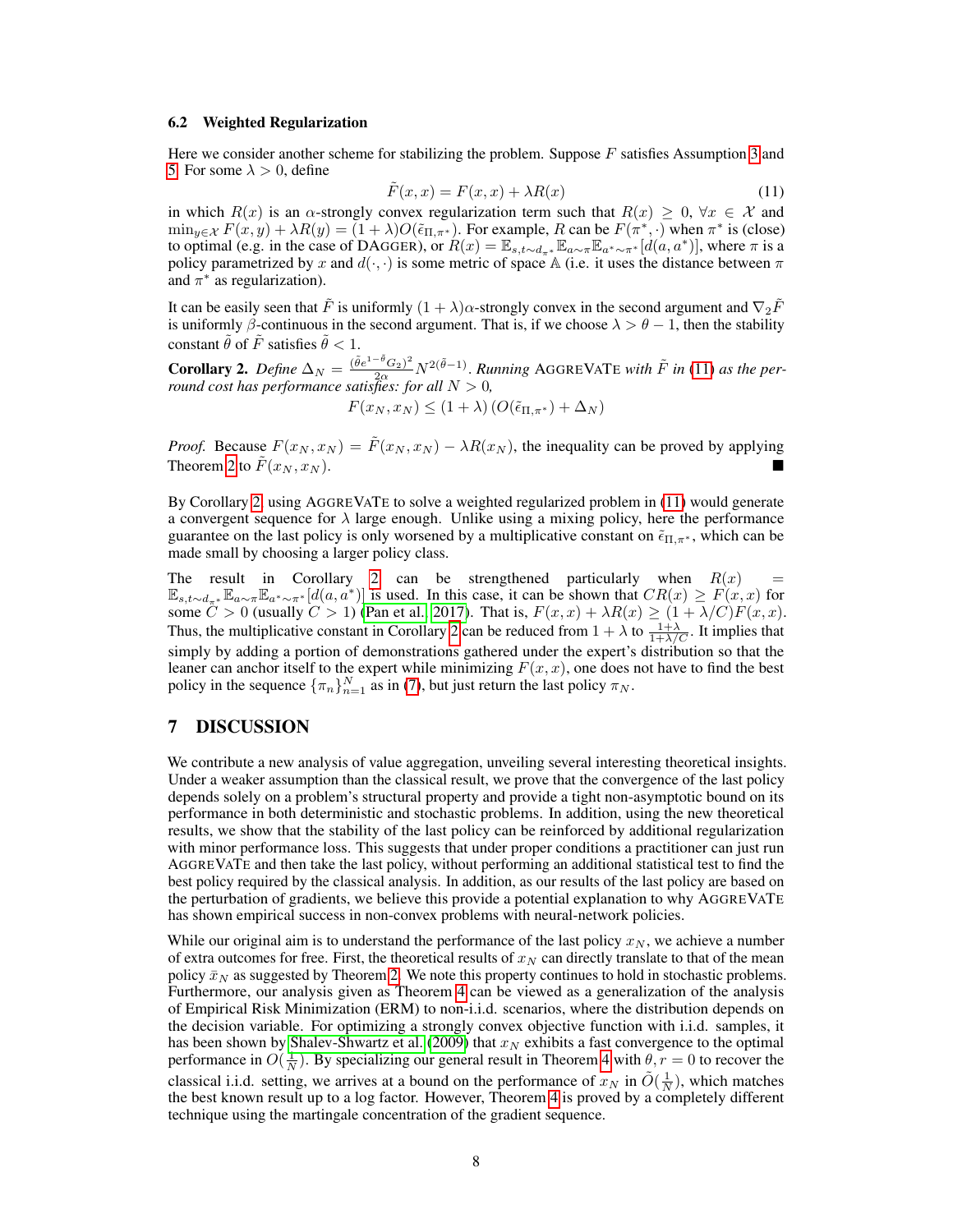## **References**

<span id="page-8-14"></span>Antsaklis, P. J. and Michel, A. N. (2007). *A linear systems primer*, volume 1. Birkhäuser Boston.

- <span id="page-8-12"></span>Cesa-Bianchi, N., Conconi, A., and Gentile, C. (2004). On the generalization ability of on-line learning algorithms. *IEEE Transactions on Information Theory*, 50(9):2050–2057.
- <span id="page-8-15"></span>Hayes, T. P. (2005). A large-deviation inequality for vector-valued martingales. *Combinatorics, Probability and Computing*.
- <span id="page-8-9"></span>Hazan, E. et al. (2016). Introduction to online convex optimization. *Foundations and Trends*<sup>®</sup> *in Optimization*, 2(3-4):157–325.
- <span id="page-8-10"></span>Kakade, S. and Langford, J. (2002). Approximately optimal approximate reinforcement learning. In *International Conference on Machine Learning*, volume 2, pages 267–274.
- <span id="page-8-7"></span>Laskey, M., Chuck, C., Lee, J., Mahler, J., Krishnan, S., Jamieson, K., Dragan, A., and Goldberg, K. (2017). Comparing human-centric and robot-centric sampling for robot deep learning from demonstrations. In *IEEE International Conference on Robotics and Automation*, pages 358–365. IEEE.
- <span id="page-8-11"></span>Lee, W. S., Bartlett, P. L., and Williamson, R. C. (1998). The importance of convexity in learning with squared loss. *IEEE Transactions on Information Theory*, 44(5):1974–1980.
- <span id="page-8-18"></span>McMahan, H. B. (2014). A survey of algorithms and analysis for adaptive online learning. *arXiv preprint arXiv:1403.3465*.
- <span id="page-8-1"></span>Mnih, V., Kavukcuoglu, K., Silver, D., Graves, A., Antonoglou, I., Wierstra, D., and Riedmiller, M. (2013). Playing atari with deep reinforcement learning. *arXiv preprint arXiv:1312.5602*.
- <span id="page-8-16"></span>Mohri, M., Rostamizadeh, A., and Talwalkar, A. (2012). *Foundations of machine learning*. MIT press.
- <span id="page-8-13"></span>Nesterov, Y. (2013). *Introductory lectures on convex optimization: A basic course*, volume 87. Springer Science & Business Media.
- <span id="page-8-2"></span>Pan, Y., Cheng, C.-A., Saigol, K., Lee, K., Yan, X., Theodorou, E., and Boots, B. (2017). Agile off-road autonomous driving using end-to-end deep imitation learning. *arXiv preprint arXiv:1709.07174*.
- <span id="page-8-3"></span>Pomerleau, D. A. (1989). Alvinn: An autonomous land vehicle in a neural network. In *Advances in Neural Information Processing Systems*, pages 305–313.
- <span id="page-8-19"></span>Rakhlin, A. and Sridharan, K. (2013). Online learning with predictable sequences. In *Conference on Learning Theory*, pages 993–1019.
- <span id="page-8-6"></span>Ross, S. and Bagnell, J. A. (2014). Reinforcement and imitation learning via interactive no-regret learning. *arXiv preprint arXiv:1406.5979*.
- <span id="page-8-4"></span>Ross, S., Gordon, G. J., and Bagnell, D. (2011). A reduction of imitation learning and structured prediction to no-regret online learning. In *International Conference on Artificial Intelligence and Statistics*, pages 627–635.
- <span id="page-8-8"></span>Ross, S., Melik-Barkhudarov, N., Shankar, K. S., Wendel, A., Dey, D., Bagnell, J. A., and Hebert, M. (2013). Learning monocular reactive uav control in cluttered natural environments. In *IEEE International Conference onRobotics and Automation*, pages 1765–1772. IEEE.
- <span id="page-8-17"></span>Shalev-Shwartz, S., Shamir, O., Srebro, N., and Sridharan, K. (2009). Stochastic convex optimization. In *Conference on Learning Theory*.
- <span id="page-8-0"></span>Silver, D., Huang, A., Maddison, C. J., Guez, A., Sifre, L., Van Den Driessche, G., Schrittwieser, J., Antonoglou, I., Panneershelvam, V., Lanctot, M., et al. (2016). Mastering the game of go with deep neural networks and tree search. *Nature*, 529(7587):484–489.
- <span id="page-8-5"></span>Sun, W., Venkatraman, A., Gordon, G. J., Boots, B., and Bagnell, J. A. (2017). Deeply aggrevated: Differentiable imitation learning for sequential prediction. *arXiv preprint arXiv:1703.01030*.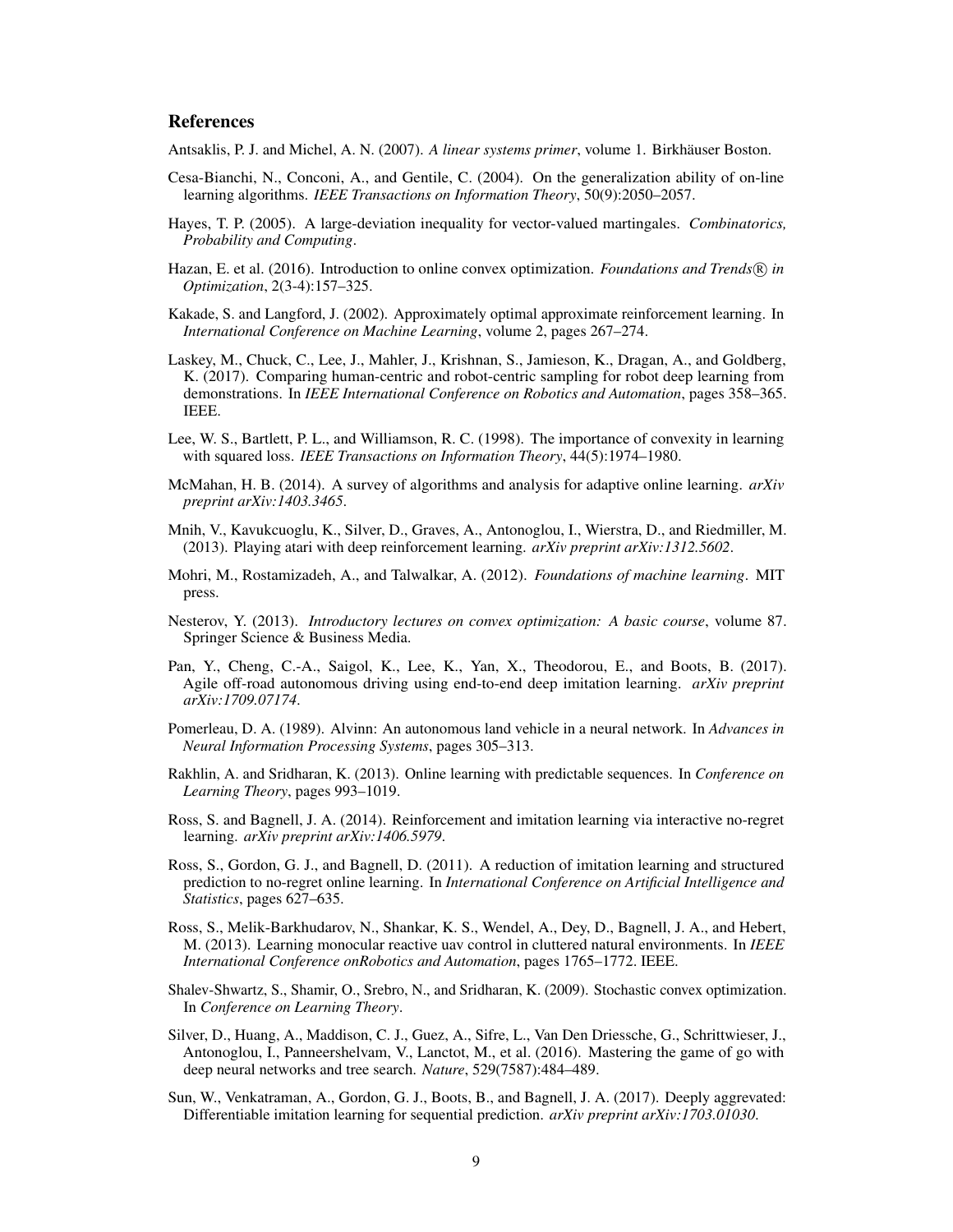<span id="page-9-0"></span>Sutton, R. S. and Barto, A. G. (1998). *Introduction to reinforcement learning*, volume 135. MIT Press Cambridge.

<span id="page-9-1"></span>Vapnik, V. N. (1998). *Statistical learning theory*, volume 1. Wiley New York.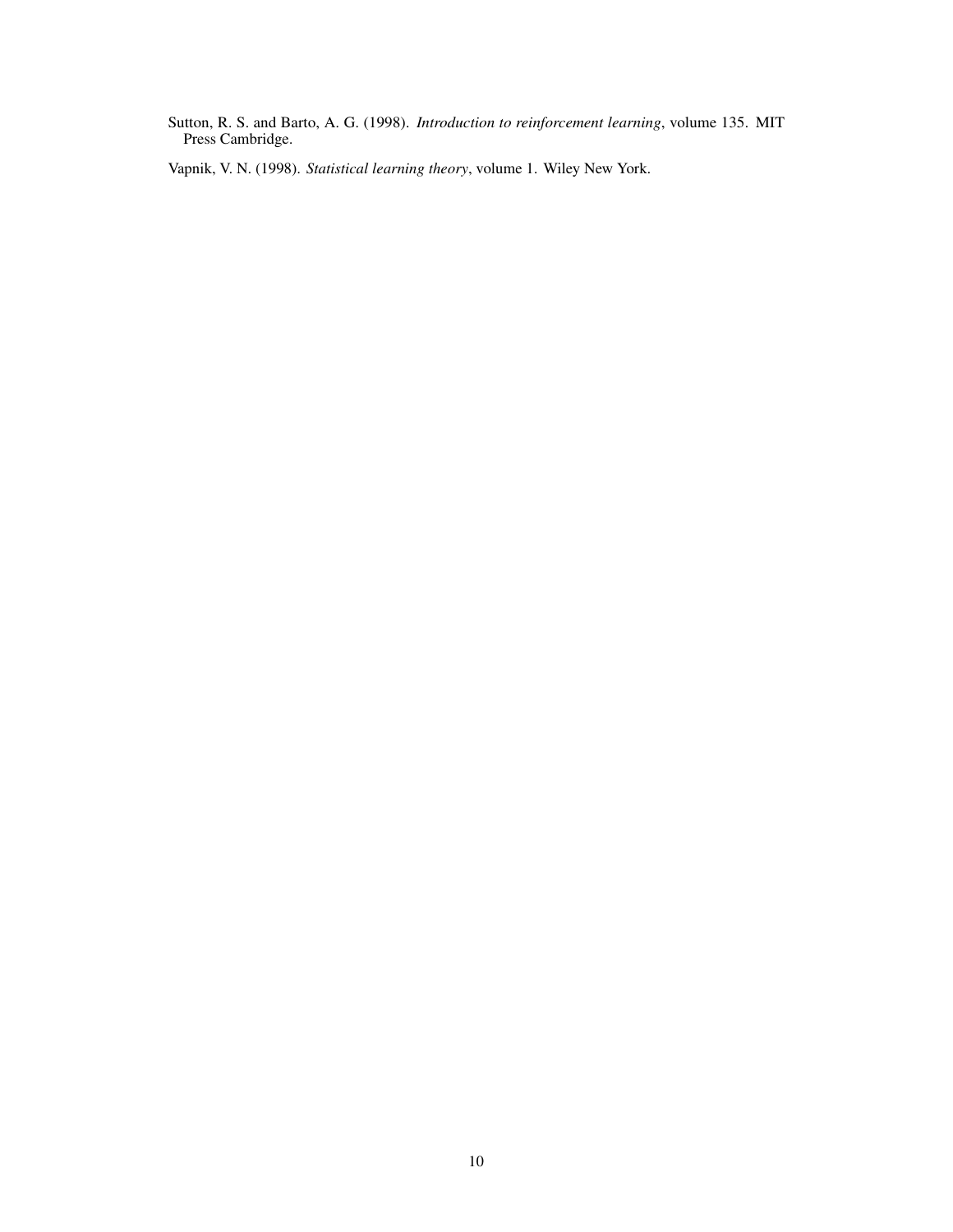## A Proof of Theorem [1](#page-4-7)

The proof is based on a basic perturbation lemma in convex analysis (Lemma [3\)](#page-10-0), which for example can be found in [\(McMahan, 2014\)](#page-8-18), and a lemma for online learning (Lemma [4\)](#page-10-1).

<span id="page-10-0"></span>**Lemma 3.** Let  $\phi_1 : \mathbb{R}^d \mapsto \mathbb{R} \bigcup \{\infty\}$  be a convex function such that  $x_1 = \arg \min_x \phi_t(x)$  exits. Let  $\psi$  *be a function such that*  $\phi_2(x) = \phi_1(x) + \psi(x)$  *is*  $\alpha$ *-strongly convex with respect to*  $\|\cdot\|$ *. Let*  $x_2 = \arg \min_x \phi_2(x)$ *. Then, for any*  $g \in \partial \psi(x_1)$ *, we have* 

$$
||x_1 - x_2|| \le \frac{1}{\alpha} ||g||_*
$$

*and for any* x 0

$$
\phi_2(x_1) - \phi_2(x') \le \frac{1}{2\alpha} \|g\|_*^2
$$

*When*  $\phi_1$  *and*  $\psi$  *are quadratics (with*  $\psi$  *possibly linear) the above holds with equality.* 

<span id="page-10-1"></span>**Lemma 4.** Let  $l_t(x)$  be a sequence of functions. Denote  $l_{1:t}(x) = \sum_{\tau=1}^t l_{\tau}(x)$ . and let

$$
x_t^* = \arg\min_{x \in K} l_{1:t}(x)
$$

*Then for any sequence*  $\{x_1, \ldots, x_T\}$ ,  $\tau \geq 1$ , and any  $x^* \in K$ , it holds

$$
\sum_{t=\tau}^{T} l_t(x_t) \le l_{1:T}(x_T^*) - l_{1:\tau-1}(x_{\tau-1}^*)
$$

$$
+ \sum_{t=\tau}^{T} l_{1:t}(x_t) - l_{1:t}(x_t^*)
$$

*Proof.* Introduce a slack loss function  $l_0(\cdot) = 0$  and define  $x_0^* = 0$  for index convenience. This does not change the optimum, since  $l_{0:t}(x) = l_{1:t}(x)$ .

$$
\sum_{t=\tau}^{T} l_t(x_t) = \sum_{t=\tau}^{T} l_{0:t}(x_t) - l_{0:t-1}(x_t)
$$
\n
$$
\leq \sum_{t=\tau}^{T} l_{0:t}(x_t) - l_{0:t-1}(x_{t-1}^*)
$$
\n
$$
= l_{0:T}(x_T^*) - l_{0:\tau-1}(x_{\tau-1}^*)
$$
\n
$$
+ \sum_{t=\tau}^{T} l_{0:t}(x_t) - l_{0:t}(x_t^*)
$$

To prove Theorem [1,](#page-4-7) we first note that by definition of  $\hat{x}_N$ , it satisfies  $F(\hat{x}_N, \hat{x}_N) \leq \frac{1}{N} \sum_{n=1}^N f_n(x_n)$ . To bound the average performance, we use Lemma [4](#page-10-1) and write

$$
\sum_{n=1}^{N} f_n(x_n) \le f_{1:N}(x_{N+1}) + \sum_{n=1}^{N} f_{1:n}(x_n) - f_{1:n}(x_{n+1})
$$

since  $x_n = \arg \min_{x \in \mathcal{X}} f_{1:n-1}(x)$ . Then because  $f_{1:k}$  is  $k\alpha$ -strongly convex, by Lemma [3,](#page-10-0)

$$
\sum_{n=1}^{N} f_n(x_n) \le f_{1:N}(x_n^*) + \sum_{n=1}^{N} \frac{\|\nabla f_n(x_n)\|_{*}^2}{2\alpha n}.
$$

Finally, dividing the upper-bound by *n* and using the facts that  $\sum_{k=1}^{n} \frac{1}{k} \leq \ln(n) + 1$  and  $\min a_i \leq \frac{1}{n} \sum a_i$  for any scalar sequence  $\{a_n\}$ , we have the desired result.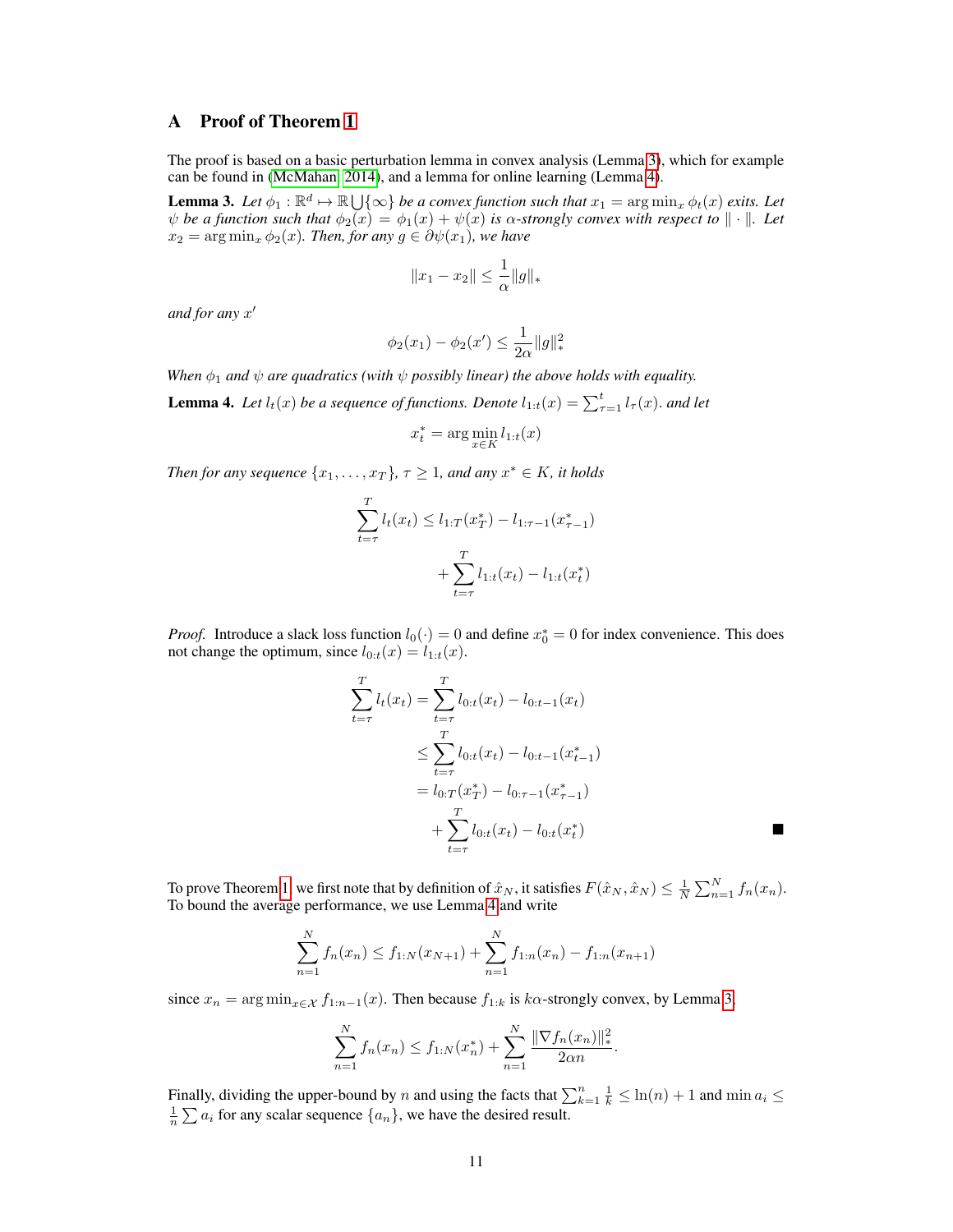## B Proof of Theorem [2](#page-5-2)

Now we give the proof of Theorem [2.](#page-5-2) Without using the first-order information of  $F$  in the first argument, we construct our analysis based on the convergence of an intermediate quantity, which indicates how fast the sequence concentrates toward its last element:

$$
S_n := \frac{\sum_{k=1}^{n-1} ||x_n - x_k||}{n-1}
$$
\n(12)

which is defined  $n \geq 2$  and  $S_2 = ||x_2 - x_1||$ .

First, we use Assumption [5](#page-5-0) to strengthen the bound  $||x_{n+1} - x_n|| = O(\frac{1}{n})$  used in Theorem [1](#page-4-7) by techniques from online learning with prediction (Rakhlin and Sridharan,  $2013$ ).

<span id="page-11-0"></span>**Lemma 5.** *Under Assumption [3,](#page-4-2) [5,](#page-5-0) running* AGGREVATE *gives, for*  $n \ge 2$ ,  $||x_{n+1} - x_n|| \le \frac{\theta S_n}{n}$ .

*Proof.* First, because  $f_{1:n}(x)$  is n $\alpha$ -strongly convex,

$$
\frac{n\alpha}{2} \|x_{n+1} - x_n\|^2 \le f_{1:n}(x_n) - f_{1:n}(x_{n+1})
$$
  

$$
\le \langle \nabla f_{1:n}(x_n), x_n - x_{n+1} \rangle - \frac{\alpha n}{2} \|x_n - x_{n+1}\|^2.
$$

Let  $\bar{f}_n = \frac{1}{n} f_{1:n}$ . The above inequality implies

$$
n\alpha ||x_{n+1} - x_n||^2 \le \langle \nabla f_n(x_n), x_n - x_{n+1} \rangle
$$
  
\n
$$
\le \langle \nabla f_n(x_n) - \nabla \bar{f}_{n-1}(x_n), x_n - x_{n+1} \rangle
$$
  
\n
$$
\le ||\nabla f_n(x_n) - \nabla \bar{f}_{n-1}(x_n)|| ||x_n - x_{n+1}||
$$
  
\n
$$
\le \beta S_n ||x_n - x_{n+1}||
$$

where the second inequality is due to  $x_n = \arg \min_{x \in \mathcal{X}} f_{1:n-1}(x)$  and the last inequality is due to Assumption [5.](#page-5-0) Thus,  $||x_n - x_{n+1}|| \leq \frac{\beta S_n}{\alpha n}$ .

<span id="page-11-1"></span>Using the refined bound provided by Lemma [5,](#page-11-0) we can bound the progress of  $S_n$ . **Proposition 2.** *Under the assumptions in Lemma [5,](#page-11-0) for*  $n \geq 2$ ,  $S_n \leq e^{1-\theta} n^{\theta-1} S_2$  *and*  $S_2 =$  $||x_2 - x_1|| \leq \frac{G_2}{\alpha}$ .

*Proof.* The bound on  $S_2 = ||x_2 - x_1||$  is due to that  $x_2 = \arg \min_{x \in \mathcal{X}} f_1(x)$  and that  $f_1$  is  $\alpha$ -strongly convex and  $G_2$ -Lipschitz continuous.

To bound  $S_n$ , first we bound  $S_{n+1}$  in terms of  $S_n$  by

$$
S_{n+1} \le \left(1 - \frac{1}{n}\right) S_n + ||x_{n+1} - x_n||
$$
  

$$
\le \left(1 - \frac{1}{n} + \frac{\theta}{n}\right) S_n = \left(1 - \frac{1 - \theta}{n}\right) S_n
$$

in which the first in equality is due to triangular inequality (i.e.  $||x_k - x_{n+1}|| \le ||x_k - x_n|| +$  $||x_n - x_{n+1}||$  and the second inequality is due to Lemma [5.](#page-11-0) Let  $P_n = \ln S_n$ . Then we can bound  $P_n - P_2 \le \sum_{k=2}^{n-1} \ln\left(1 - \frac{1-\theta}{k}\right) \le \sum_{k=2}^{n-1} \frac{1-\theta}{k} \le -(1-\theta)(\ln n - 1)$ , where we use the facts that ln(1 + x) ≤ x,  $\sum_{k=1}^{n} \frac{1}{k} \ge \ln(n+1)$ . This implies  $S_n = \exp(P_n) \le e^{1-\theta} n^{\theta-1} S_2$ . ■

More generally, define  $S_{m:n} = \frac{\sum_{k=m}^{n-1} ||x_n-x_k||}{n-m}$  (i.e.  $S_n = S_{1:n}$ ). Using Proposition [2,](#page-11-1) we give a bound on  $S_{m:n}$ . We see that the convergence of  $S_{m:n}$  depends mostly on n not m. (The proof is given in Appendix.)

**Corollary 3.** *Under the assumptions in Lemma [5,](#page-11-0) for*  $n > m$ ,  $S_{m:n} \leq O(\frac{\theta}{(n-m)m^{2-\theta}} + \frac{1}{n^{1-\theta}})$ *.* 

Now we are ready prove Theorem [2](#page-5-2) by using the concentration of  $S_n$  in Proposition [2.](#page-11-1)